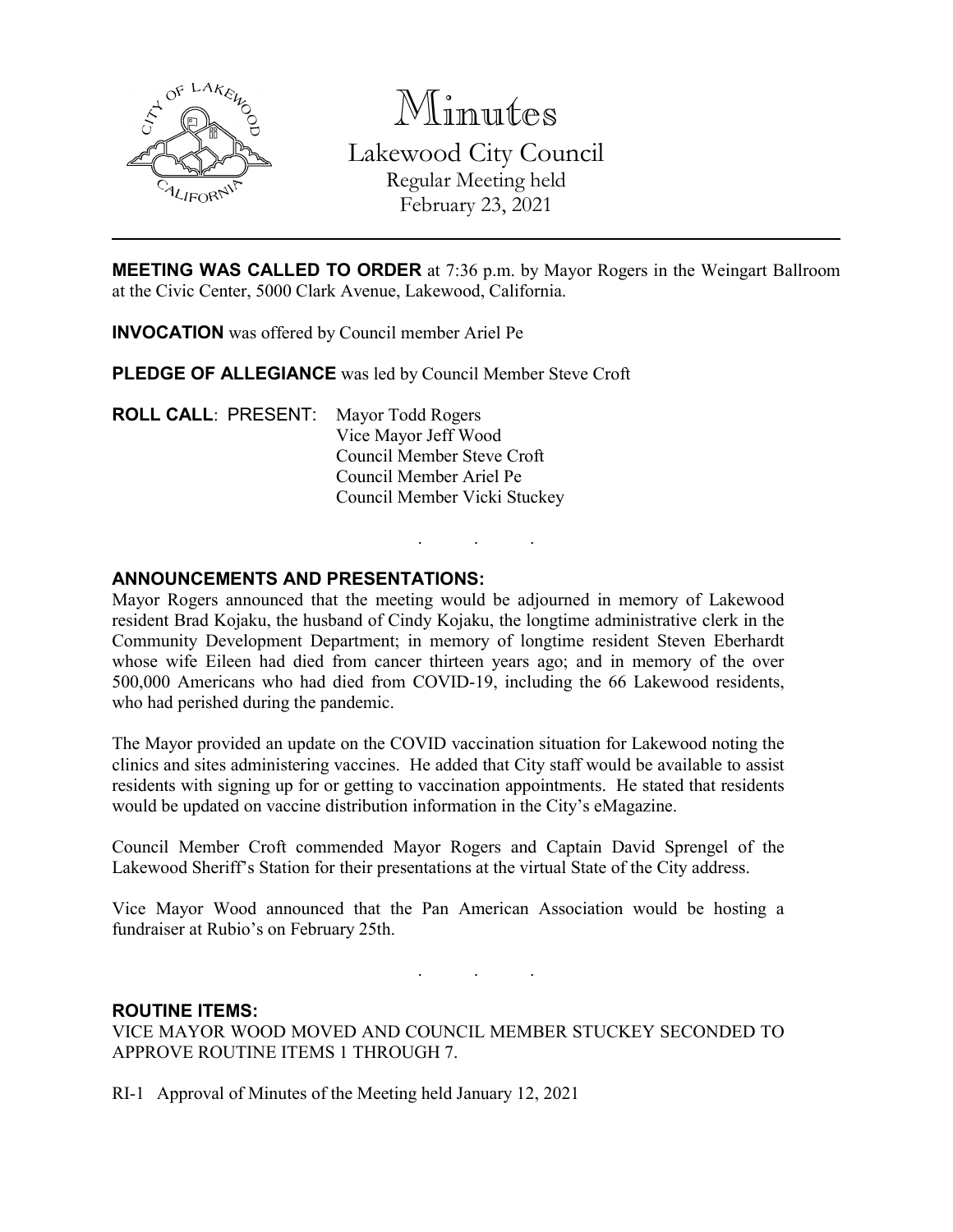City Council Minutes February 23, 2021 Page 2

### **ROUTINE ITEMS:** - Continued

RI-2 Approval of Personnel Transactions

- RI-3 Approval of Registers of Demands
- RI-4 Approval of Report of City Council Committees' Activities
- RI-5 Approval of Monthly Report of Investment Transactions January 2021
- RI-6 Acceptance of Notice of Completion for Public Works Contract No. 2020-2; Roller Shade Improvements to the Existing Centre at Sycamore Plaza
- RI-7 Acceptance of Notice of Completion for Public Works Contract No. 2019-7; ADA Door Improvements to the Existing Centre and City hall

UPON ROLL CALL VOTE, THE MOTION WAS APPROVED:

AYES: COUNCIL MEMBERS: Croft, Wood, Pe, Stuckey and Rogers NAYS: COUNCIL MEMBERS: None

## **2.1 • ORDINANCE NO. 2021-1; WAIVING THE REQUIREMENT THAT ORGANIZATIONS THAT HAVE GRANDFATHERED STATUS FOR FIREWORKS STANDS PERMITS OBTAIN PERMITS IN 2021 IN ORDER TO RETAIN SUCH GRANDFATHERED STATUS**

. . .

City Manager Thaddeus McCormack made a presentation regarding the proposed ordinance waiving the requirement that organizations that had grandfathered status for fireworks stands permits obtain permits in 2021 in order to retain such grandfathered status.

ORDINANCE NO. 2021-1; AN URGENCY ORDINANCE OF THE CITY COUNCIL OF THE CITY OF LAKEWOOD WAIVING THE REQUIREMENT THAT ORGANIZATIONS THAT HAVE GRANDFATHERED STATUS FOR FIREWORKS STANDS PERMITS OBTAIN PERMITS IN 2021 IN ORDER TO RETAIN SUCH GRANDFATHERED STATUS was read by title by the City Clerk.

COUNCIL MEMBER CROFT MOVED AND VICE MAYOR WOOD SECONDED TO WAIVE FURTHER READING AND ADOPT ORDINANCE NO. 2021-1. UPON ROLL CALL VOTE, THE MOTION WAS APPROVED:

AYES: COUNCIL MEMBERS: Croft, Wood, Pe, Stuckey and Rogers NAYS: COUNCIL MEMBERS: None

. . .